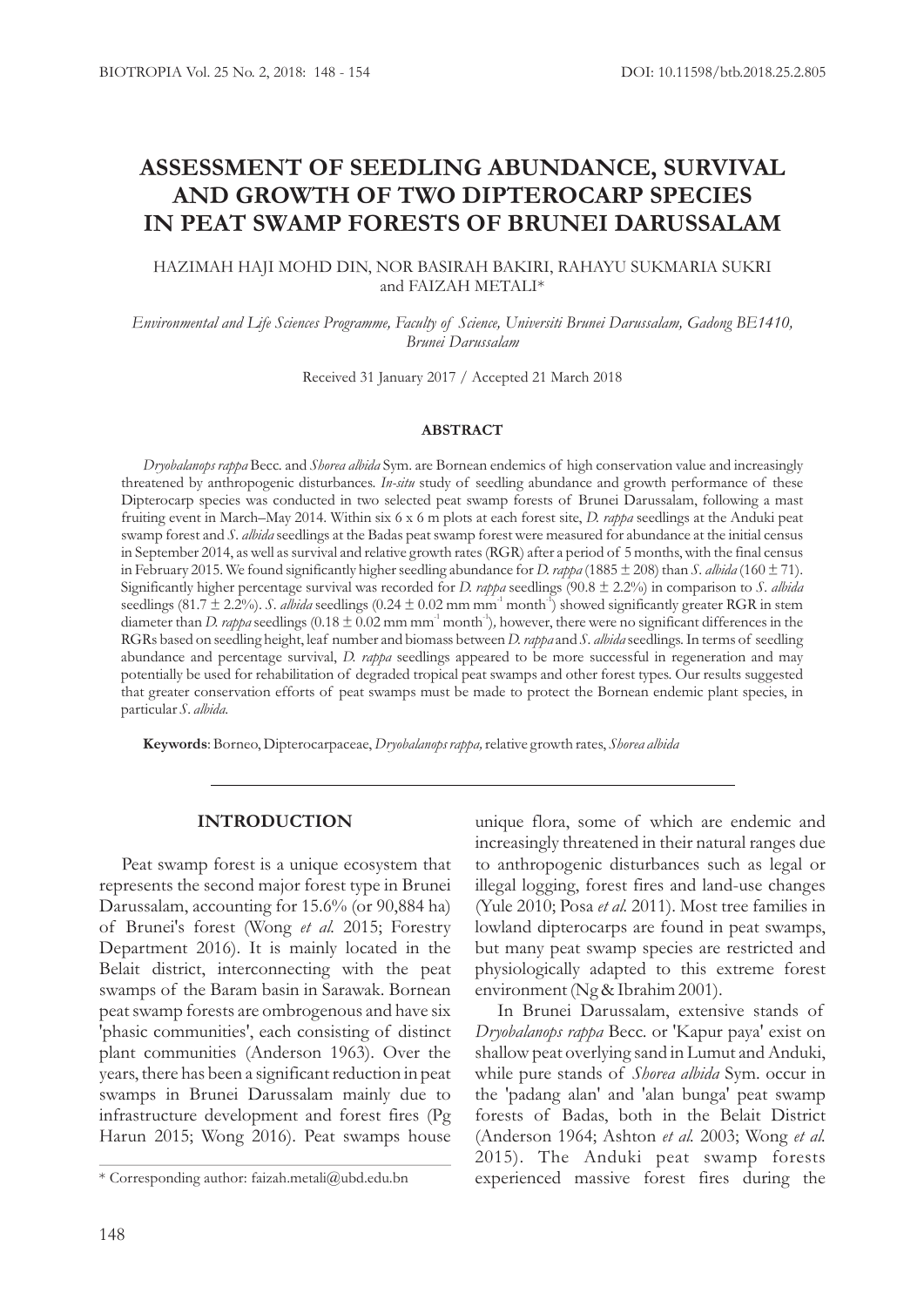1997–1998 El Niño drought (Wooster *et al.* 2012), resulting in fragmented stands of intact *D. rappa* existing within an otherwise developed area. Low regeneration rates have been observed in natural *D. rappa* populations (Wong & Kamariah 1999), and this species is increasingly threatened from illegal logging (Phillips 1998). The Badas peat swamps consist of gregarious stands of *S. albida*  that are decreasing in population density and have been showing few signs of natural regeneration for the past 30 years (Kobayashi 1998). The IUCN Red List classifies *S. albida* as endangered due to rapid population loss within its natural forest ranges, coupled with a regeneration status that is reported to be virtually non-existent (Ashton 1998). Furthermore, *S. albida* is endemic to north and west Borneo (Ashton 1998) and so the remaining stands in the Badas peat swamps in Brunei are likely to be one of the few remaining intact stands of *S. albida* in Borneo and globally (Forestry Department 2014).

Both *D. rappa* and *S. albida* are important timber tree species that rely on irregular mass flowering and mast fruiting episodes as a means of their natural regeneration (Appanah & Turnbull 1998). Although several studies have been conducted on the survival and growth of Dipterocarpaceae seedlings in Bornean forests (Turner 1990; Delissio *et al*. 2002; Nakagawa *et al*. 2005; Shimamura *et al.* 2006; Takeuchi & Nakashizuka 2007; Daisuke *et al.* 2013), only a few have focussed specifically on peat swamp species (Ibrahim 1996; Gavin & Peart 1997; Saito *et al.* 2005; Jans *et al.* 2012), and no study has been conducted on *S. albida* seedlings to date.

Following a small mass flowering and a mast fruiting event in the Badas and Anduki peat swamps in March–May 2014, the abundance, survival and growth of *D. rappa* and *S. albida* seedlings at the understorey of these two peat swamp forests were assessed in Brunei Darussalam. Our study provides preliminary findings on two native Dipterocarp species that can potentially be utilised in efforts to naturally regenerate and rehabilitate disturbed peat swamp forests.

## **MATERIALS AND METHODS**

The study was conducted in the Anduki and Badas peat swamps located in the Belait district, Brunei Darussalam, north-west Borneo, at distances of *ca.* 14 km from each other by road. A dominant dipterocarp species (Dipterocarpaceae) in each peat swamp site was selected. The Anduki peat swamp (4°37'39.00"N, 114°22'1.14"E) is located in the coastal areas of Belait district within the Anduki Forest Reserve and is dominated by *Dryobalanops rappa* Becc. The Badas peat swamp (4°34'9.12"N, 114°24'40.08"E) is located further inland, south of Seria and is mainly populated by *Shorea albida* Sym. A total of six plots (6 m x 6 m or <sup>2</sup>36 m each) plots were set up: three plots of *Shorea albida* at Badas and three plots of *Dryobalanops rappa* at Anduki. Plots were located *ca.* 50 m away from each other and each plot was set up with a mother tree of the respective species located at the centre of the plot. Abundance of *D. rappa* seedlings in Anduki and *S. albida* seedlings in Badas were quantified per plot at the initial census in September 2014, *ca.* 3–5 months after the mass flowering and mast fruiting events. Within each plot, 40 seedlings of either *D. rappa* (at Anduki) or *S. albida* (at Badas) were randomly chosen and tagged in September 2014. The seedling censuses were conducted twice, in September 2014 and after 5 months, in February 2015. The tagged seedlings were measured for percentage survival, stem height (measured from the point of measurement painted white on soil surface to the top leaf bud), stem diameter and number of leaves (counted fully expanded leaves, excluding heavily eaten leaves i.e. approximately 70% of lamina eaten and dead leaves) at both censuses.

A total of 10 seedlings of each species were randomly chosen from outside each of the three study plots per census and harvested to provide estimates of initial and final dry biomass. At both harvests, seedlings were washed with distilled water, oven-dried at  $60^{\circ}$ C for 48 h and weighed. The relative growth rate (RGR) based on stem height (RGRH), stem diameter (RGRD), number of leaves (RGRL) and biomass (RGRB) per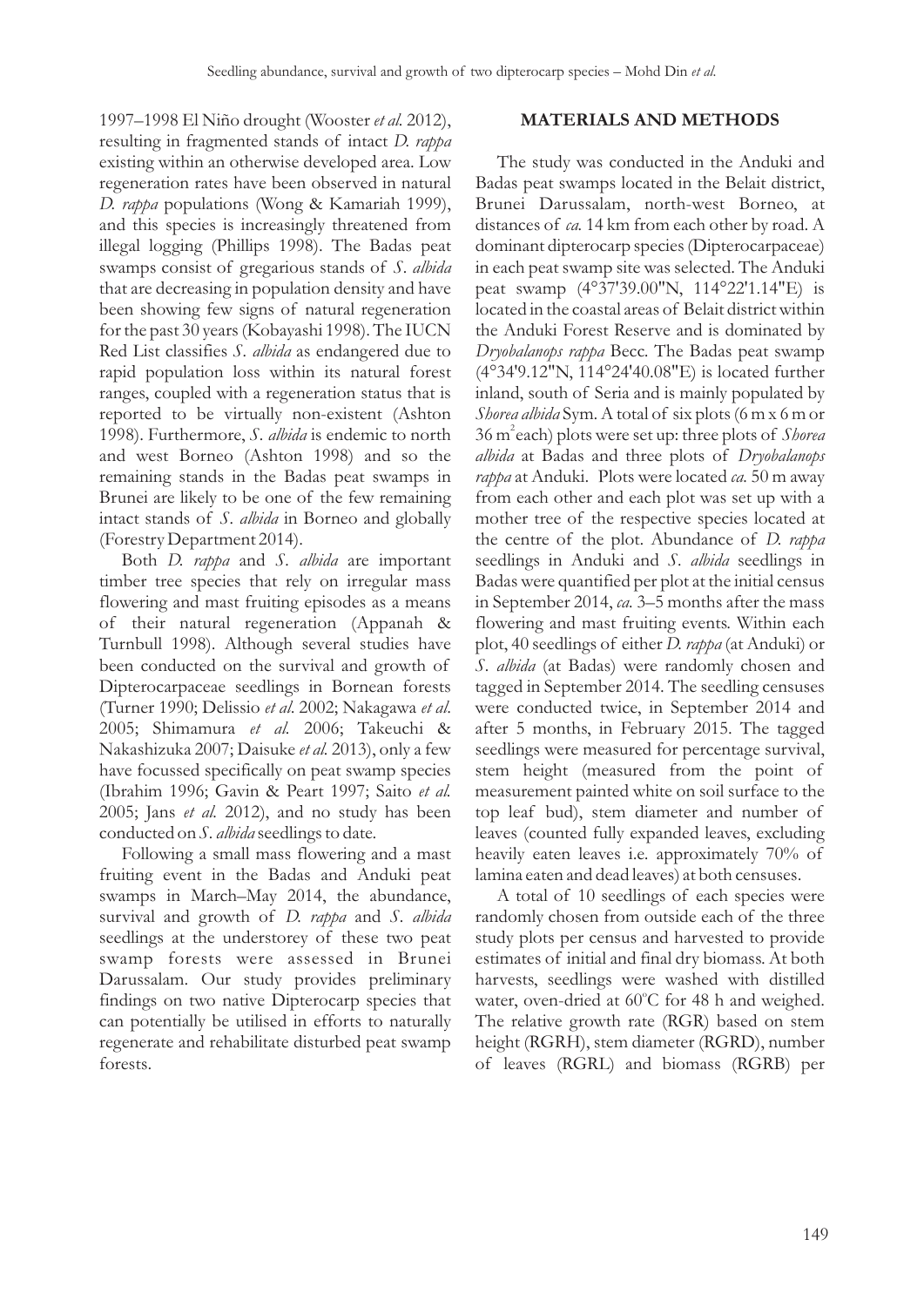seedling over the five-month census period were calculated following Hunt (1982):  $RGR = \log W$ ,  $- \log_e W_1$  /  $(t_2 - t_1)$ , where  $W_2$  and  $W_1$  are stem height, stem diameter, total number of leaves or biomass and  $t_2 - t_1$  is 5 months. To compute RGRB, seedlings were paired by ranked values of seedling biomass at the initial and final harvests.

Between-species differences seedling abundance, percentage seedling survival and RGR values were determined using t-tests in R 2.15.2 (R Core Team 2014). All data were first explored to confirm the normality of residuals and homogeneity of variances, and where necessary, data was  $log_{10}$ -transformed, with the exception of percentage survival, which was arcsinetransformed.

## **RESULTS AND DISCUSSION**

Using the initial census survey, *D. rappa* seedlings at the Anduki peat swamp forest showed significantly higher mean abundance per 36 m<sup>2</sup> plots compared to *S. albida* seedlings at the Badas peat swamp (*D. rappa*: 1885 ± 208 vs. *S. albida*: 160  $\pm$  71,  $p$  < 0.01). This is a probable reflection of the higher density of adult *D. rappa* trees in Anduki, compared to the more sparsely populated adult *S. albida* trees in Badas (pers. obs.). Additionally, the higher *D. rappa* seedling abundance may be due to higher abundance of flowering mother trees, as almost all mature *D. rappa* trees flowered at Anduki whilst not all mature *S. albida* trees flowered at Badas during the same mass flowering event in 2014 (pers. obs.). Other studies have similarly documented a positive relationship between the number of mother trees and seedling density, with the highest seedling densities found in areas with high adult abundance (Itoh *et al.* 1997; Webb & Peart 1999; Backlund 2013).

Mean percentage survival of tagged *D. rappa* seedlings over the period of 5 months was significantly greater than *S. albida* seedlings (90.8 ± 2.2% vs. 81.7 ± 2.2%, *p*< 0.05)*.* All relative growth rates (RGRs) data of both species showed similar growth rates (Fig. 1) that there were no significant differences in all relative growth rates (RGR) except for RGR in stem diameter (RGRD), in which *D. rappa* seedlings had significantly lower RGRD than those of *S. albida* seedlings (0.18 ± 0.02 vs. 0.24  $\pm$  0.02 mm mm<sup>-1</sup> month<sup>-1</sup>; p< 0.01; Fig. 1B). Other studies in Brunei Darussalam have

recorded higher survival and RGR for *D. rappa*  seedlings planted in lowland mixed dipterocarp forest (Sukri 2010) and degraded heath forest (W. H. Tuah, unpubl. data). Natural disturbance within the understorey may influence the survival of tree seedlings (Appanah & Turnbull 1998) and can be an explanation for the low percentage survival of *S. albida*. Yamada (1997) reported that Badas peat swamp has higher incidences of fallen trees and presence of buttress roots on its forest floor compared to Anduki peat swamp. During the rainy season between December 2014 – January 2015 in Badas, *S. albida* seedlings may not survive when hit by fallen trees and branches, thus decreasing its survival percentage. Through the mast fruiting period, the *S. albida* seeds may fall on the false forest floor in Badas, which is formed from litter accumulation on buttress roots. This may lead to *S. albida* seedlings mortality as the false floor may fall to the peat when disturbed.

Seedling predation and microenvironment also influence seedling survival, and it has been recorded elsewhere in Borneo that late fruiting of *Shorea* species increased the possibility of seed losses to predation (Curran & Webb 2000). Anduki peat swamp has different physiological environment compared to Badas peat swamp forest in terms of its natural disturbance. Fragmentation of the Anduki forest due to rapid forest fires may cause its forest floor to develop shallow litter and peat overlying sandy soil (Yamada 1997). The Anduki Forest Reserve is dependent on waterlogged conditions to maintain the peat bog (Yussof 2015) and *D. rappa* seedlings are well-adapted to waterlogged peat (Yamada & Suzuki 2004). Survival and growth of *S. albida* seedlings have been found to be negatively affected by low light intensity (Kobayashi 1998), water shortage during dry spells (Kobayashi 1998) and excessive water during rainy period (Dixon *et al.* 2013), which may be factors that explain their low survival rates in Badas.

*D. rappa* is a light-demanding species (Ashton *et al.* 2003), while *S. albida* seedlings have been recorded as shade-intolerant (Kobayashi 1998; pers. obs.). Regardless of the light environment, light-demanders tend to possess larger specific leaf area and higher photosynthetic capacity, which result in greater carbon gain, and potentially higher survival, compared to shadetolerant species (Ghazoul & Sheil 2010). Light has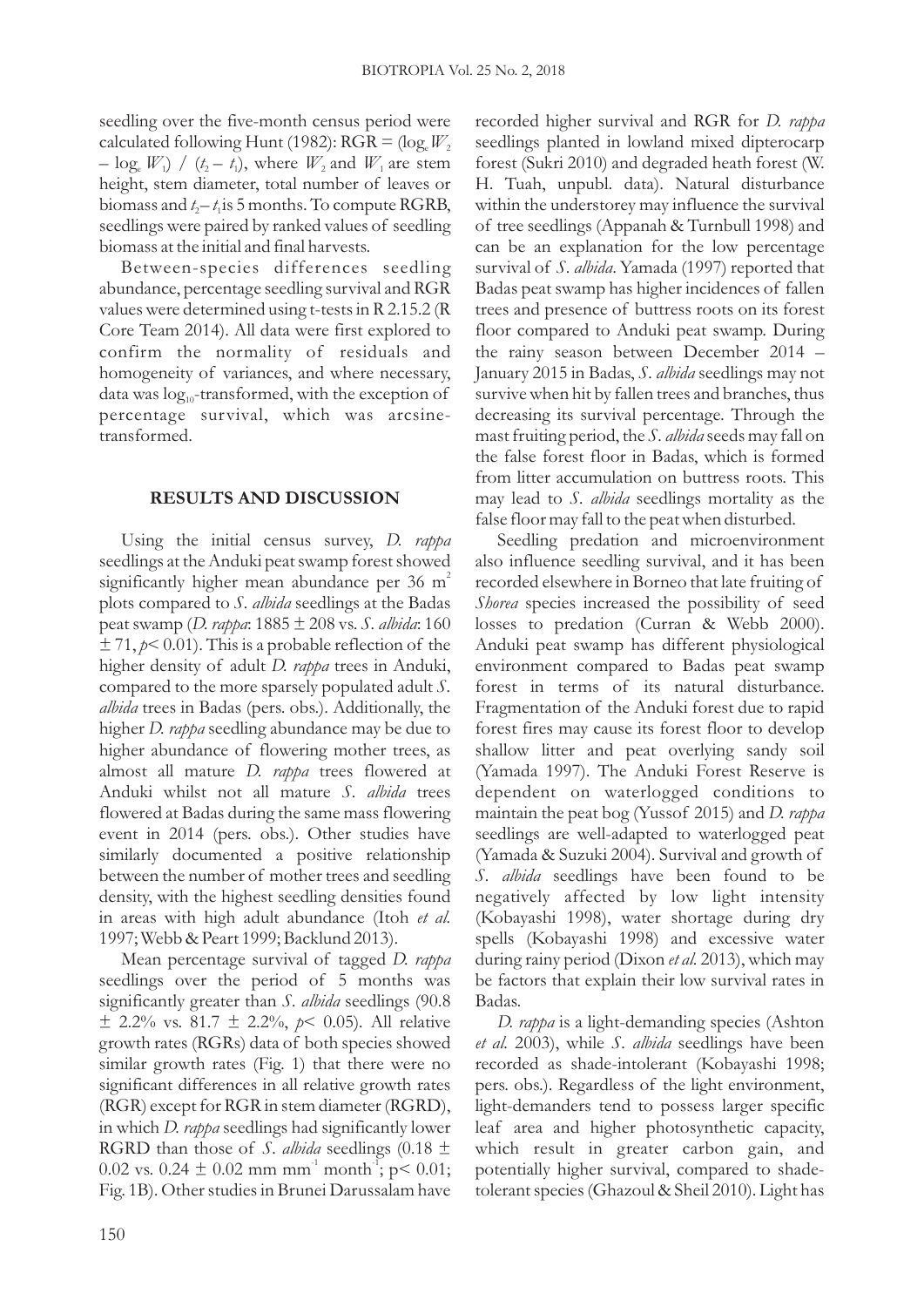

(C) RGR based on leaf number

(D) RGR based on biomass

Figure 1 Differences in relative growth rates (RGR) for *Dryobalanops rappa* seedlings in Anduki and *Shorea albida* seedlings in Badas: (A) RGRH (stem height; cm cm<sup>-1</sup> month<sup>-1</sup>), (B) RGRD (stem diameter; mm mm<sup>-1</sup> month<sup>-1</sup>), (C) RGRL (number of leaves; leaf number month<sup>-1</sup>) and (D) RGRB (biomass;  $g g<sup>-1</sup>$  month<sup>-1</sup>). RGR data were determined for the 40 tagged *D. rappa* and *S. albida* seedlings, except for RGRB which was determined for the 10 seedlings harvested outside each plot at each census. The asterisk sign within each RGR denotes significant differences of means between species (marked with red dots) using t-tests (\*,  $p < 0.05$ ; \*\*,  $p < 0.01$ ; \*\*\*,  $p < 0.001$ ). NS=Nonsignificant.

been recognised to significantly influence survival and growth of Dipterocarp seedlings (Scholes *et al.* 1996; Whitmore & Brown 1996). For example, *D. rappa* and *S. albida* saplings were planted in the open in ongoing reforestation trial plots of degraded waterlogged heath forests (*Kerapah* forests) in Brunei Darussalam, and have performed successfully in terms of its survival and growth rates over a period of more than a year (W. H. Tuah, unpubl. data).

It was found that *S. albida* seedlings had significantly higher RGRD compared to *D. rappa* seedlings. This suggests that in the shaded understorey of peat swamp forests, *S. albida*  seedlings allocated more resources to stem diameter growth than height growth. Tropical tree species that preferentially invest resources into stem diameter growth and wood density typically exhibit traits that defend against herbivory and pathogens, as well as for the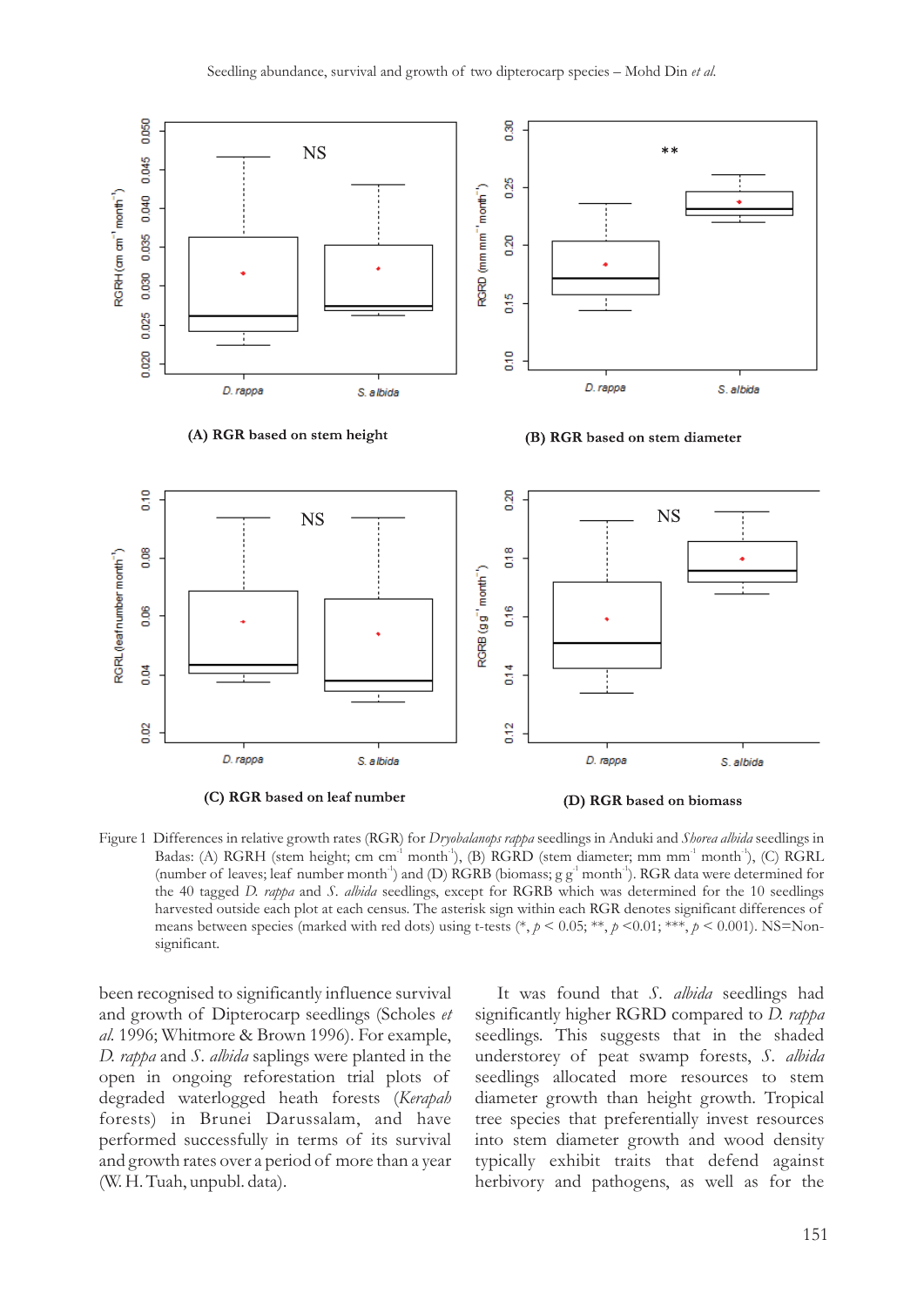development of their root system (Kitajima 1994), all of which decrease investment into height growth. The Badas peat swamp forest has a flat, densely crowded canopy (Yamada 1997), which restricts light entry to the understorey and may further inhibit height growth of *S. albida* seedlings. These shade-intolerant *S. albida* seedlings (Kobayashi 1998) require ample light to grow in height. Higher growth rates of *S. albida* in the open areas than in the closed canopy forest was recorded in the ongoing rehabilitation trial plots in the *Kerapah* forests of Brunei Darussalam (W. H. Tuah, unpubl. data).

Both the *Dryobalanops rappa* peat swamp forest in Anduki as well as the *Shorea albida* peat swamp forest in Badas have been identified as critical habitats that are of high conservation value (Forestry Department 2014). Peat swamps are highly vulnerable to fires, particularly during the dry season and when the water table have been lowered (Yule 2010). Changes in drainage and hydrological conditions significantly increase repeated fire events (Posa *et al.* 2011). Repeated fires in Anduki and Badas, especially during drier periods and drought events, coupled with slow seedling growth rates, will undoubtedly result in further losses of both *D. rappa* and *S. albida* populations. In the case of *S. albida*, this loss will be further exacerbated by the low number of survived seedlings and mother trees flowering at the same time (pers. obs.).

## **CONCLUSION**

This study recorded significant findings on *Dryobalanops rappa* seedlings in Anduki and *Shorea albida* seedlings in Badas. *D. rappa* seedlings were more abundant than *S. albida* seedlings, and also showed higher percentage seedling survival. *S. albida* seedlings, however, appeared to invest more in stem diameter growth, as their relative growth rate in terms of stem diameter was significantly higher compared to *D. rappa* seedlings. We suggest that *D. rappa* seedlings may be suitable as a species that can be used to rehabilitate degraded peat swamp forests, but detailed, longer term studies are needed to further support this conclusion. Finally, given that peat swamps forests are fast disappearing due to natural and anthropogenic disturbances, their protection and conservation efforts should be prioritised to protect the

Bornean endemic plant species, in particular *S. albida*.

#### **ACKNOWLEDGEMENTS**

The authors thank the Forestry Department, Ministry of Primary Resources and Tourism (MPRT), Brunei Darussalam for granting permission to conduct research in the Anduki and Badas peat swamps (No. [84]/JPH/UND/17 PT.1), and the Brunei National Herbarium, MPRT for providing information on the mass flowering and mast fruiting episodes. We thank the technical staff of Environmental and Life Sciences, Universiti Brunei Darussalam (UBD) for their assistance with field equipment. Funding for this project was provided by UBD for NBB.

### **REFERENCES**

- Anderson JAR. 1963. The flora of the peat swamp forests of Sarawak and Brunei, including a catalogue of all recorded species of flowering plants, ferns and fern allies. Singapore (SG): Gard. Bull. Singapore. p. 131- 228.
- Anderson JAR.1964. The structure and development of peat swamps of Sarawak and Brunei. J Trop Geo 18:7-16.
- Appanah S, Turnbull JW. 1998. A Review of Dipterocarps: Taxanomy, ecology and silviculture. Bogor (ID): CIFOR.
- Ashton P [Internet]. 1998. *Shorea albida*, the IUCN red list of threatened species 1998. e.T33099A9751699; [cited 2016 Dec 8]. Available from: http://dx.doi.org/10.2305/IUCN.UK.1998.RLTS. T33099A9751699.en
- Ashton PS, Kamariah AS, Said IM. 2003. Field guide to the forest trees of Brunei Darussalam and the Northwest Borneo hotspot. Bandar Seri Begawan (BN): University of Brunei Darussalam in association with Brunei Forestry Department, Brunei Shell Petroleum and Sultan Haji Hassanal Bolkiah Foundation.
- Backlund S. 2013. The effects of mother trees and site conditions on the distribution of natural regeneration establishment in a Bornean rainforest disturbed by logging and fire [Thesis]. Retrieved from Swedish University of Agricultural Sciences.
- Curran LM, Webb CO. 2000. Experimental tests of the spatiotemporal scale of seed predation in mast**‐**fruiting Dipterocarpaceae. Ecol Monogr 70(1):129-48.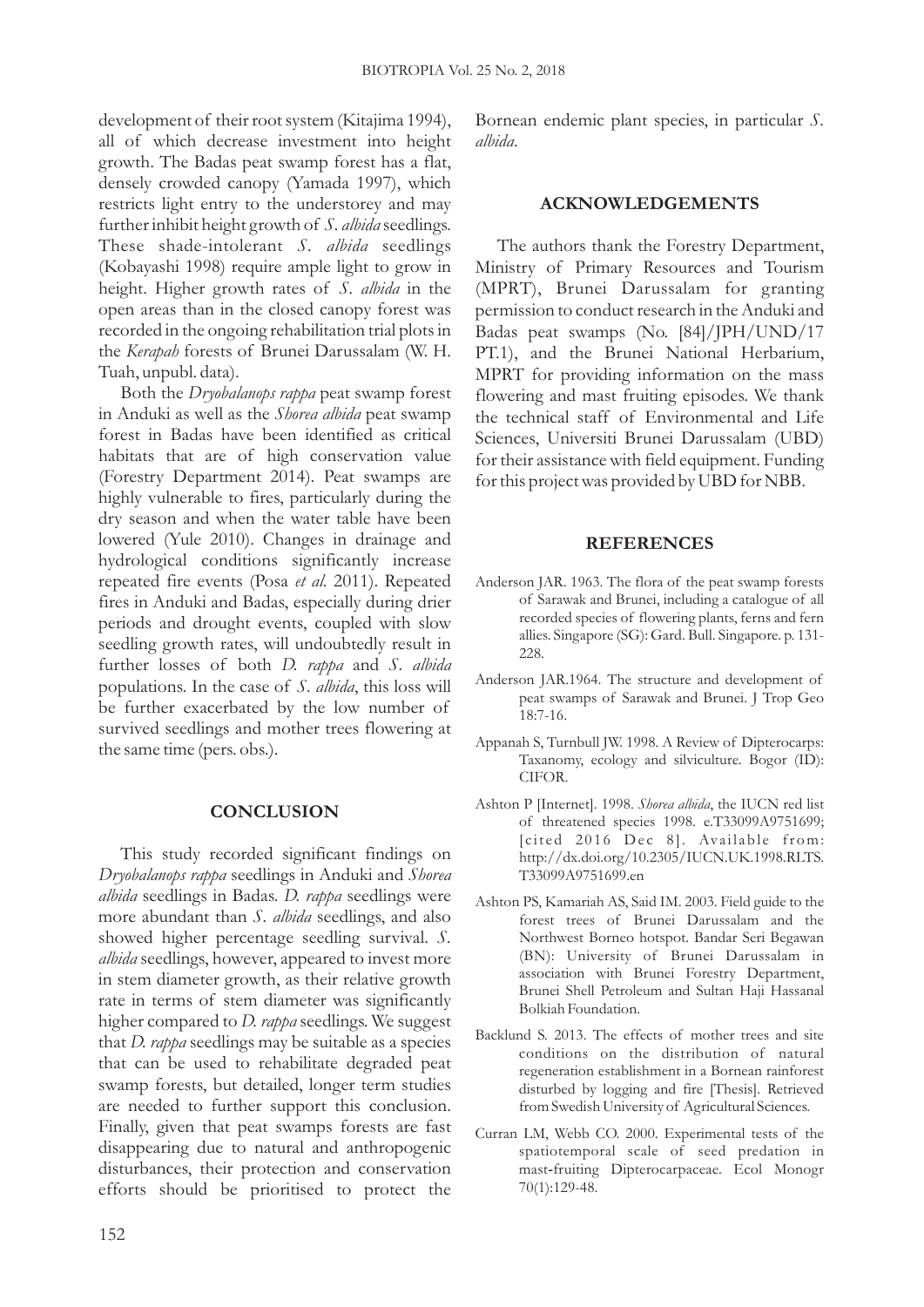- Daisuke H, Tanaka K, Jawa KJ, Ikuo N, Katsutoshi S. 2013. Rehabilitation of degraded tropical rainforest using dipterocarp trees in Sarawak, Malaysia. Int J Forestry Res: 683017. doi: 10.1155/2013/683017
- Delissio LJ, Primack RB, Hall P, Lee HS. 2002. A decade of canopy-tree seedling survival and growth in two Bornean rain forests: Persistence and recovery from suppression. J Trop Ecol 18(5):645–58.
- Dixon C, Fyson GF, Pasiecznik N, Praciak A, Rushforth K, Sassen M, … van Heist M. 2013. The CABI encyclopedia of forest trees. Oxfordshire (UK): CABI Publishing.
- Forestry Department. 2014. The  $5<sup>th</sup>$  national report to the convention on biological diversity. Bandar Seri Begawan (BN): The Forestry Department, Ministry of Industry and Primary Resources.
- Forestry Department [Internet]. 2016. Forest Types: Peat Swamp. Bandar Seri Begawan, BN: Forestry Department; [cited 2016 Dec 9]. Available from: http://www.forestry.gov.bn/
- Gavin DG, Peart DR. 1997. Spatial structure and regeneration of *Tetramerista glabra* in peat swamp rain forest in Indonesian Borneo. Plant Ecol 131(2):223- 31.
- Ghazoul J, Sheil D. 2010. Tropical rain forest ecology, diversity and conservation. Oxford (UK): Oxford University Press.
- Hunt R. 1982. Plant growth curves: The functional approach to plant growth analysis. London (UK): Edward Arnold Ltd.
- Ibrahim S. 1996. *Gonystylus bancanus*: Some observations on its flowering, fruiting, seed predation and germination. J Trop Forest Sci 8(3):424-6.
- Itoh A, Yakamura T, Ogino K, Lee HS, Ashton PS. 1997. Spatial distribution patterns of two predominant emergent trees in a tropical rainforest in Sarawak, Malaysia. Plant Ecol 132(2):121-36.
- Jans WWP, Dibor L, Verwer C, Kruijt B, Tan S, van der Meer PJ. 2012. Effects of light soil flooding on the growth and photosynthesis of ramin (*Gonostylus bancanus*) seedlings in Malaysia. J Trop For Sci 24(1):54-63.
- Kitajima K. 1994. Relative importance of photosynthetic traits and allocation patterns as correlates of seedling shade tolerance of 13 tropical trees. Oecologia 98(3- 4):419-28.
- Kobayashi S. 1998. Forest structure and regeneration process of peat swamp Alan forests (*Shorea albida*) in Brunei Darussalam. In: Suhartoyo H, Fatawi M, editors. Proceedings of the Second International Symposium on Asian Tropical Forest Management. p. 166-87.
- Nakagawa M, Takeuchi Y, Kenta T, Nakashizuka T. 2005. Predispersal seed predation by insects vs. vertebrates in six Dipterocarp species in Sarawak, Malaysia 1. Biotropica 37(3):389-96.
- Ng TP, Ibrahim S. 2001. Common trees in peat swamp forests of Peninsular Malaysia. Kepong (MY): Forest Research Institute.
- Pg Harun AMK [Internet]. 2015. Construction projects damage Belait peatlands. Bandar Seri Begawan, BN: The Brunei Times; [cited 2015 Oct 28]. Available from: http://bt.com.bn/
- Phillips VD. 1998. Peat swamp ecology and sustainable development in Borneo. Biodivers Conserv 7(5):651-71.
- Posa MRC, Wijedasa LS, Corlett RT. 2011. Biodiversity and conservation of tropical peat swamp forests. BioScience 61(1):49-57.
- R Core Team [Internet]. 2014. R: A language and environment for statistical computing. Vienna, AT: R Foundation for Statistical Computing; [cited 2016 Dec 1]. Available from: https://www.Rproject.org/
- Saito H, Shibuya M, Tuah SJ, Turjaman M, Takahashi K, Jamal Y, … Limin SH. 2005. Initial screening of fastgrowing tree species being tolerant of dry tropical peatlands in Central Kalimantan, Indonesia. J Forestry Res 2(2):1-10.
- Scholes JD, Press MC, Zipperlen SW. 1996. Differences in light energy utilisation and dissipation between dipterocarp rain forest tree seedlings. Oecologia 109(1):41-8.
- Shimamura T, Momose K, Kobayashi S. 2006. A comparison of sites suitable for the seedling establishment of two co-occurring species, *Swintonia glauca* and *Stemonurus scorpioides*, in a tropical peat swamp forest. Ecol Res 21(5):759-67.
- Sukri RSH. 2010. Differentiation of dipterocarp floristic composition and species distributions in Brunei Darussalam [Dissertation]. Retrieved from University of Aberdeen.
- Takeuchi Y, Nakashizuka T. 2007. Effect of distance and density on seed/seedling fate of two dipterocarp species. Forest Ecol Manag 247(1):167-74.
- Turner IM. 1990. The seedling survivorship and growth of three *Shorea* species in a Malaysian tropical rain forest. J Trop Ecol 6(4):469-78.
- Webb CO, Peart DR. 1999. Seedling density dependence promotes coexistence of Bornean rain forest trees. Ecology 80(6):2006-17.
- Whitmore TC, Brown ND. 1996. Dipterocarp seedling growth in rain forest canopy gaps during six and a half years. Philos T R Soc 351(1344):1195-203.
- Wong A [Internet]. 2016. Forest fires serious threat to large tree native to Borneo. Bandar Seri Begawan, BN: The Brunei Times; [cited 2016 Apr 11]. Available from: http://bt.com.bn/
- Wong KM, Kamariah AS. 1999. Forests and trees of Brunei Darussalam. Bandar Seri Begawan (BN): Universiti